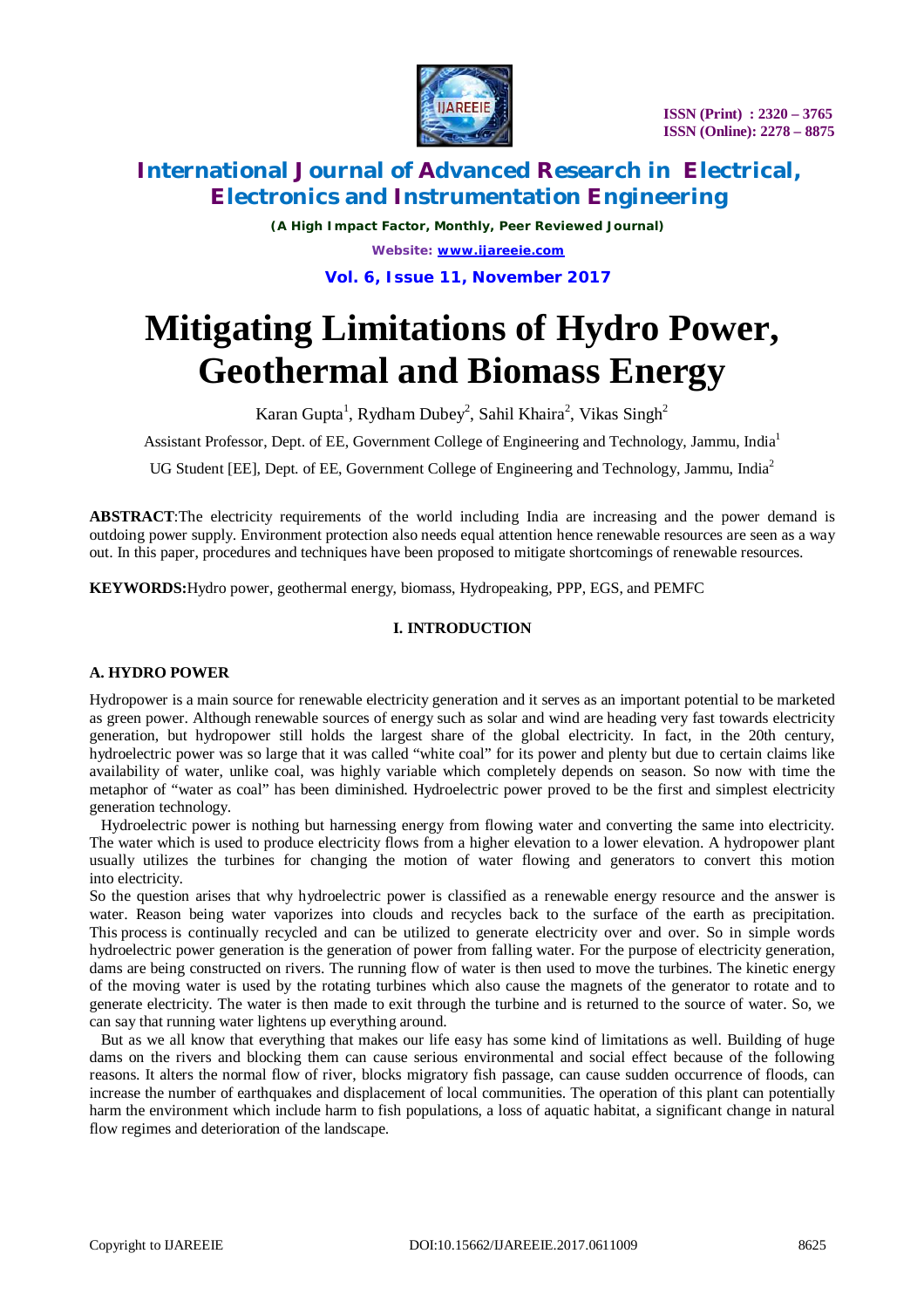

# **International Journal of Advanced Research in Electrical, Electronics and Instrumentation Engineering**

*(A High Impact Factor, Monthly, Peer Reviewed Journal)*

*Website: [www.ijareeie.com](http://www.ijareeie.com)*

# **Vol. 6, Issue 11, November 2017**

B. Disadvantages and ways to mitigate them:

#### 1. Impact on wildlife

Hydroelectric power generation can have a major impact on aquatic ecosystems. One of the examples is that fishes and other organisms can be injured and killed by rotating turbine blades.

 Apart from this, there can also be wildlife impacts both within the reservoirs and in the flowing water. Reservoir water is usually more stagnant than normal river water. As a result, the amounts of sediments and nutrients in the reservoir will be higher than normal, which can result into an excess cultivation of algae and other aquatic weeds. These weeds can leave less space for other river animal and plant-life, and they should be controlled through various means. Since the water is stagnant, so water loss through evaporation in dammed reservoirs will be at much higher rate than in flowing rivers.

 Also, if too much water is stored behind the reservoir, segments of the river in the reservoir can dry out. Thus, it become necessary for most of the hydroelectric operators to release a minimum amount of water at certain times of year. If not released appropriately, level of the water will drop resulting to be very harmful for the plants and animals. In addition, the dissolved oxygen is typically low in reservoir water and colder than normal river water. When this water is released, it could have negative impacts on downstream plants and animals. We can overcome these limitations in following manner-

- i. To increase dissolved oxygen, aerating turbines can be installed and multi-level water intakes can help to ensure that water which is released from the reservoir comes from all levels of the reservoir, but not just from the bottom
- ii. Constructing fish passage facilities.
- iii. Modifying dam operations to restore river flows.
- iv. Controlling the temperature and oxygen levels of water release from dams.
- v. Building fish hatcheries.
- vi. Excess of weed can be controlled by manual harvesting or by introducing fish that eat these plants

#### 2. Life-cycle global warming emissions

Global warming emissions are nothing but the production and discharge of gases or radiations that are produced during the installation of hydroelectric power plants, but in recent research it has been suggested that these emissions during its operation can prove to be significantly harmful. The size of the reservoir and the nature of the land that was flooded by the reservoir are the main factors on which the emissions of global warming depend.

 Emissions produced by little water storage plants are between 0.01 and 0.03 pounds of carbon dioxide equivalent per kilowatt-hour. Large-scale hydroelectric plants are estimated to produce life-cycle emissions to around 0.06 pounds of carbon dioxide equivalent per kilowatt-hour. However, global warming emissions from hydroelectric plants built in tropical areas or temperate peat lands are estimated to be much higher. Carbon dioxide and methane is released when the vegetation and soil in the area after the flood decomposes. The exact amount of emissions depends greatly on sitespecific characteristics. However, current estimates suggest that life-cycle emissions can be over 0.5 pounds of carbon dioxide equivalent per kilowatt-hour.

 Estimates of life-cycle global warming emissions for natural gas generated electricity are between 0.6 and 2 pounds of carbon dioxide equivalent per kilowatt-hour and estimates for coal-generated electricity are 1.4 and 3.6 pounds of carbon dioxide equivalent per kilowatt-hour. This can be mitigate by following ways-

- i. Mitigation policies can substantially reduce the risks associated with human-induced global warming.
- ii. By managing water levels in the reservoir differently but this could affect electricity generations, fishery, and other operations.
- iii. Protecting watersheds to reduce erosion into reservoir could also reduce emissions.
- iv. By not building them in the tropics as dams near the equator give off much more CO2 due to anaerobic decay of vegetation than dams further north.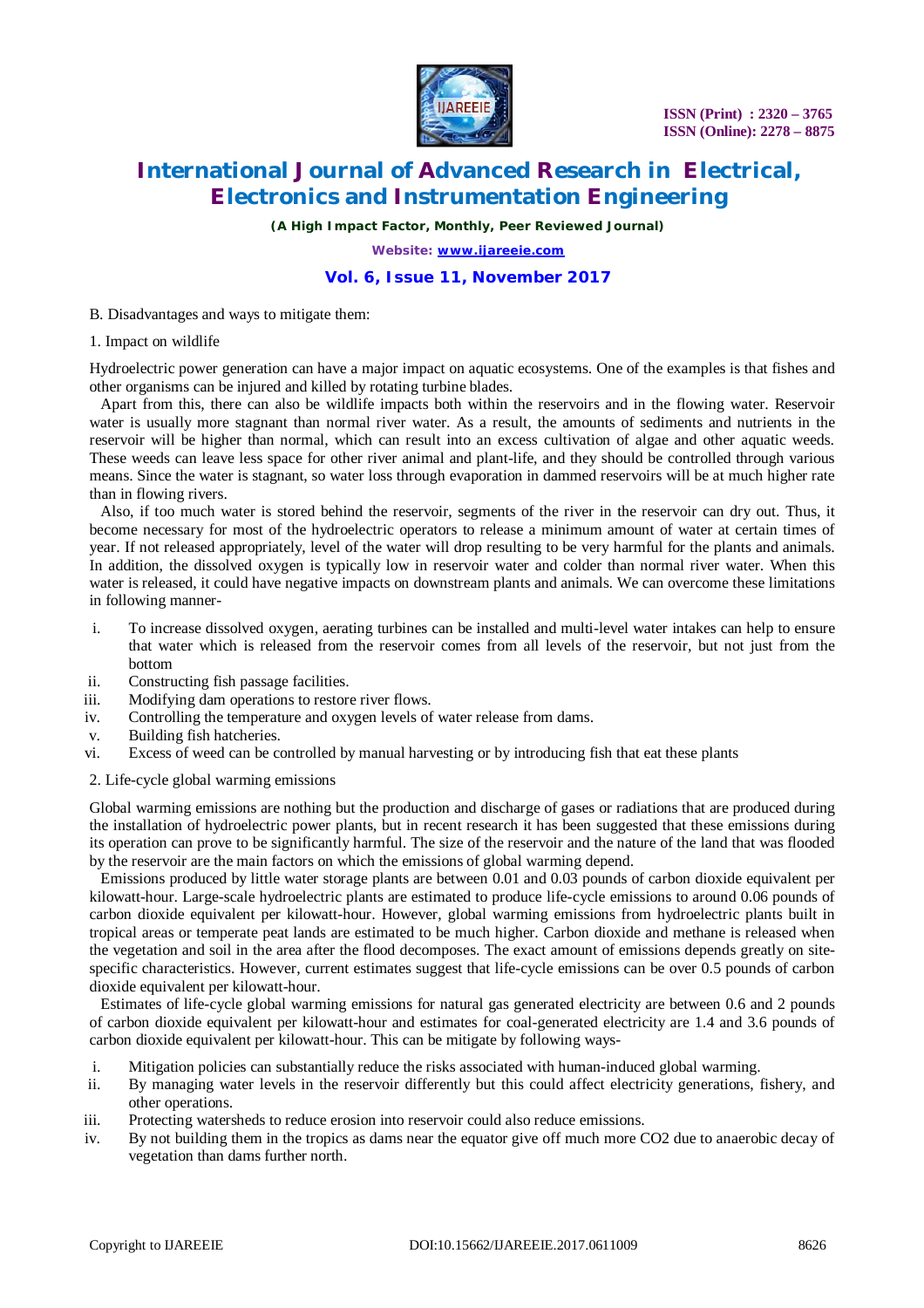

# **International Journal of Advanced Research in Electrical, Electronics and Instrumentation Engineering**

*(A High Impact Factor, Monthly, Peer Reviewed Journal)*

*Website: [www.ijareeie.com](http://www.ijareeie.com)*

# **Vol. 6, Issue 11, November 2017**

### 3. Hydropeaking

Hydropeaking is a practice used to increase river flows from hydroelectric dams during periods of peak demand by electricity consumers. Organisms which are vulnerable to hydropeaking are aquatic insects, vital strands of the river food web, which lay their eggs near shorelines. In Hydropeaking, fluctuating in the daily pattern of water flows occur that can severely have impact on the shoreline habitats because of repeated wetting and drying. When meeting base load requirements, a power station usually discharges a constant flow all day, weeks and even months depending on the scale of the generation needs. When meeting peak load requirements, a power station is turned on at a particular time during the day, generates power at a constant load for a certain number of hours, and is then turned off or set to a different load for another time period, resulting in a high variability in flow discharges. It increases seepage-induced erosion of riverbanks due to frequent water level drawdown. Hydropower stations can also operate in frequency mode, where on or off are brought by generators which depends on the change in electricity demand throughout the day. Following are the measures to overcome this limitation-

- i. Ensure 24-48 hour shutdowns on approximately a weekly basis to reduce stresses of water logging and inundation.
- ii. Minimizing the duration of maximum discharges to reduce the extent of bank saturation.
- iii. Instigating low flow rates for three summer months every year to allow riparian plants to grow and reproduce.
- iv. Measures that would improve physical stability of the riverbanks.

### **II.GEOTHERMAL ENERGY**

#### A. Introduction

Breaking down the word geothermal, 'geo' means earth and 'therm' means heat that is heat from the earth. Heat present at the centre of the earth conducts outwards and heats up the outer layers of rock also known as the mantle. When these melts and becomes molten it is called magma. Magma can reach just below the earth's surface. When rain water seeps down through geological fault lines and cracks, it becomes super-heated by the hot rocks below. This water comes to the surface in form of hot springs or geysers. At times the hot water becomes trapped below the surface as a geothermal reservoir.

 Predictably, there are numerous challenges we face to get the best of this resource. These include high initial cost along with low capacity factor, technological barriers in drilling and exploration processes, environment problems and combination of heat and water available only at specific sites.

#### B. Disadvantages and ways to mitigate them:

#### 1. Economics

Geothermal industries growth predominantly depends on the government policies and subsidies it is providing as initial setup cost is high which is also not risk free hence there is next to no motivation for private players to invest in this resource. However, maintenance and operating cost are minimal considering the fact that no fuel is needed. Cost of a geothermal power plant is determined mainly by plant capital and drilling and exploring in almost equal proportion.

 Considering power output, capital cost per kilowatt is higher for geothermal power plant comparing to other sources of energy which means for the same output, cost of construction of geothermal power plant is higher. On the other hand, the fact that drilling and exploration drives of setting up a geothermal plant may end up finding inadequate resource which poses yet another question to its reliability. Not only private investors but also government thinks twice to fund a project with such a high risk quotient.

 In order to deal with the high initial coast, public private partnership (PPP) can reduce the burden on a single investor wherein the project would be funded by both government as well as private companies. Along with this, large companies should be encouraged to take up projects by government using tools like tax incentives and easy loans. This has to be augmented with improving the exploration and drilling technologies. There is also need to survey the site for the resources. It has been found that power cost can be reduced by maintaining full generation capacity by drilling make-up wells, for at least 10 years or so following plant startup. Also low operating cost together with long plant life and high efficiency of geothermal power plants can potentially balance out high initial costs. .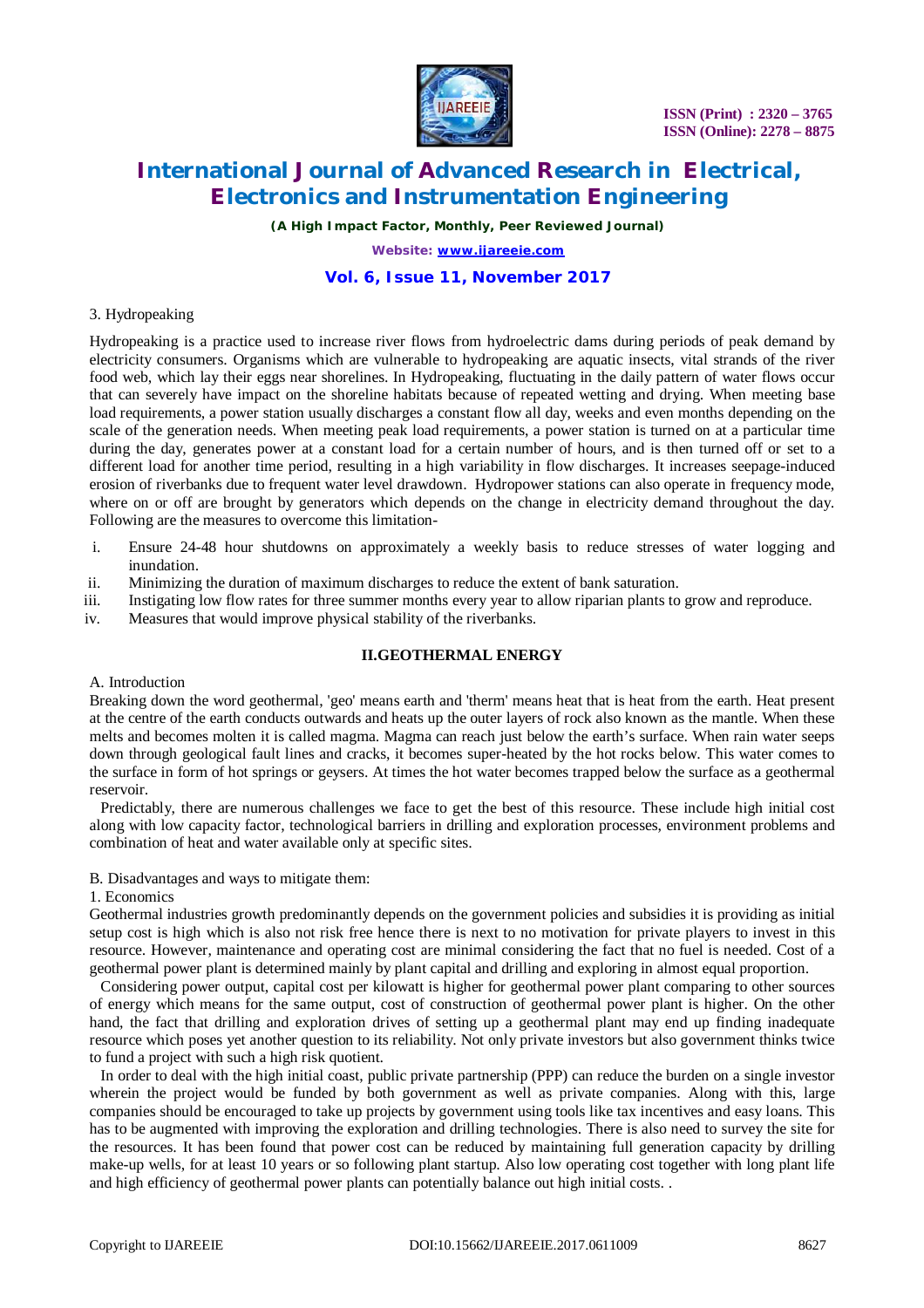

# **International Journal of Advanced Research in Electrical, Electronics and Instrumentation Engineering**

*(A High Impact Factor, Monthly, Peer Reviewed Journal)*

*Website: [www.ijareeie.com](http://www.ijareeie.com)*

# **Vol. 6, Issue 11, November 2017**

#### 2. Environment

Environmentally it is not a big challenge comparatively to other renewable and non-renewable resources as it is environment friendly but there are certain problems we encounter which include toxic chemicals which are present in geothermal fluid, production of minor emissions and seismic activity. Geothermal fluid can contain heavy concentrations of salt, as well as harmful chemicals and heavy metals like hydrogen sulfide, arsenic, boron, mercury, lead, and aluminum. These minerals in geothermal reservoirs are problematic because they are capable of polluting local environments and water sources. To prevent environmental contamination, geothermal fluids are injected back into different reservoirs from where they were extracted. The thick casings of geothermal wells prevent the geothermal fluid from coming in contact with groundwater during this process. To prevent runoff from escaping into local ecosystems, geothermal developers collect the surface runoff from geothermal power plants into impervious holding ponds.

 Geothermal power plants typically accelerate the release of carbon dioxide from a geothermal reservoir into the atmosphere. The practice of regularly injecting fluid back into the reservoir, however, can mitigate this effect because the injected fluid absorbs carbon dioxide that would otherwise seep into the atmosphere. In addition to carbon dioxide emissions, geothermal plants emit hydrogen sulfide, a toxic and flammable gas that is naturally present in many geothermal reservoirs. H2S can be controlled by using certain chemicals and equipment and converting it into elemental form of hydrogen and sulphur. Some methods which are employed to achieve the target are:

i. Removing H2S from condensate

Treating the dissolved H2S is to direct the condensate to the cooling tower and adding chelated iron to the cooling water. The chelate or ligand (L) is usually EDTA, ethylene diamine tetraacetic acid.

ii. Removing H2S using scavengers

If the amount of H2S to be removed from the non-condensate gases is in less amount, it is economical to employ an H2S scavenger such as SULFUR RITE®. The system consists of an iron-based material, which is made to react with H2S to form innocuous iron pyrite which is also known as fool's gold.

iii. Removing H2S using liquid redox system

A process called LO-CAT II is the most widely used liquid redox system. This Process employs a non-toxic, chelated iron catalyst, whose work is to accelerate the oxidation reaction between H2S and oxygen which results into elemental sulfur.

Seismic activity can be minimized which is induced by the fractures that is drilled into the earth's crust by reducing its size. The larger the fracture created, the more seismic activity induced. Generally, the seismic activity caused by geothermal energy production is notable, but not a serious threat.

#### 3. Enhanced Geothermal Systems

Production of geothermal energy is confined to some areas only due to certain specific characteristics or requirements. Geothermal power needs presence of heat along with water to be vaporized into stream and also sufficient accessibility through rock openings.

 The development of Enhanced Geothermal Systems (EGS) could dramatically increase geothermal potential. In EGS, water is injected into deep rocks to re-open the natural fractures and allow hot water or steam to flow into extraction wells at high pressure. Continuous injection keeps these fractures open and provides a constant source of water to be heated up and extracted for electricity production.

# **III.BIOMASS ENERGY**

### A. Introduction

Biomass is immensely available and renewable source of energy and its sources comes from plants and animals. The process involved in absorbing sun's energy is called photosynthesis. On burning biomass, chemical energy is released in the form of heat. Biomass can be burned directly or converted to liquid biofuels or biogas that can be burned as fuels. Examples of biomass and their uses for energy: wood and wood processing wastes—burned to heat buildings, to produce process heat in industry, and to produce electricity, agricultural crops and waste materials—burned as a fuel or changed to liquid biofuels food, yard, and wood waste in garbage—burned to generate electricity in power plants or converted to biogas in landfills animal manure and human sewage—converted to biogas, which can be burned as a fuel.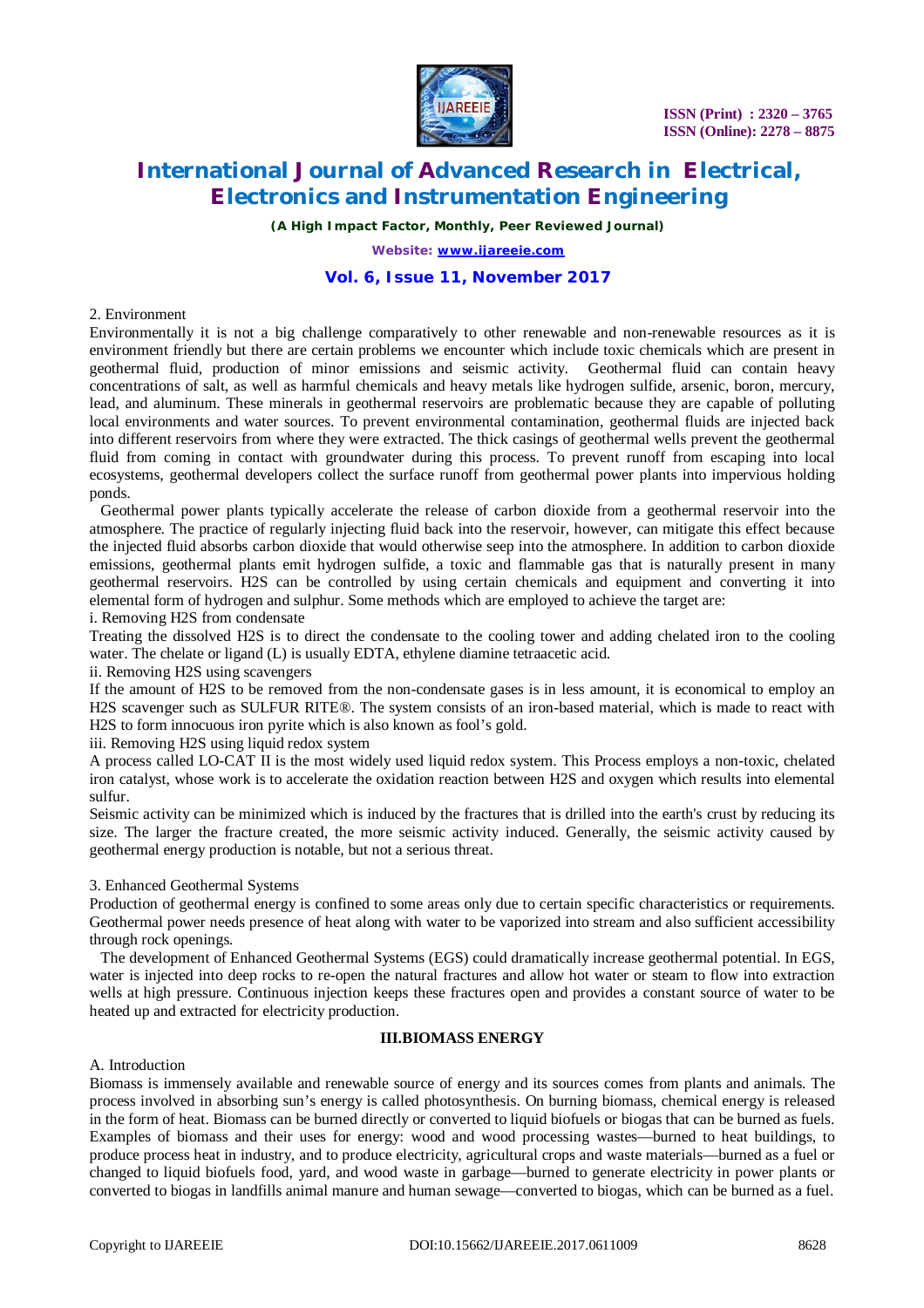

# **International Journal of Advanced Research in Electrical, Electronics and Instrumentation Engineering**

*(A High Impact Factor, Monthly, Peer Reviewed Journal)*

*Website: [www.ijareeie.com](http://www.ijareeie.com)*

# **Vol. 6, Issue 11, November 2017**

 Biomass is an industry term for getting energy by burning wood, and other organic matter. Despite of emitting carbon on burning biomass has been classed as renewable source in EU & UN legal frameworks as plant stocks can be regrown again. Biomass has gained popularity among coal power stations and they have shifted from coal to biomass to use renewable energy generation without wasting existing infrastructure. Biomass includes most plants which are nonconsumable and this type of biomass is specifically called lingo-cellulosic biomass.

#### B. Environmental issues:

The environmental working group identified there many feedstock issues that were relevant to the development of biomass as a significant energy source in United States and others. Rather they delved into issues that might require some resolution prior to an expansion of biomass energy systems to large-scale commercialization. The issues were loosely grouped into three areas:

i. The strongest argument for developing DFSS is the ability to improve environmental quality by providing an alternative to fossil fuels (especially coal), thus reducing the emissions of greenhouse gases. Coal and biomass are solid fuels that are easily converted to thermal energy. For both economic and ecological reasons, new biomass energy combustion and gasification systems should have greatly improved efficiencies which would result in their becoming very clean energy sources. Refineries built for the production of liquid fuels from biomass will also require high efficiency in their conversion processes to become economically feasible.

ii. Issues relevant to the establishment and maintenance of DFSS

iii. Issues relevant to any use of biomass for energy. The ranking of relative importance of the issues differed, depending on whether the end use was anticipated to be a large biofuel facility in the Midwest or a moderately sized electric generating.

iv. The energy characteristics of coal and biomass are similar. Coal and biomass are solid fuels that are easily converted to thermal energy.

C. Disadvantages and ways to mitigate them:

#### 1. Gasification

Gasification is a sensitive process. Disagreement about gasification among engineers, researchers and manufacturers is quite common. Operation of all kind of biomass is often claimed by all manufacturers. More than half hour is needed by gasifier to start the process. For continuous running of system frequent refueling is required. Handling residues such as ash, tarry condensates time consuming and dirty work.

#### 2. Gas production

Producer of gas is not difficult, but obtaining in the proper state is the challenging task. The physical and chemical properties of producer gas such as energy content, gas composition and impurities vary time to time. Requirement for size of fuel, ash capacity and moisture are strained in gasifiers. Fuel preparation is an important cause of technical problems with gasifiers.

#### 3. PEMFC

A Proton Exchange Membrane Fuel Cell (PEMFC) is becoming an alternative for power generation device. Using biomass to produce hydrogen via a gasification process makes the integrated system of the PEMFC and biomass gasification a potential power production technology. Using this technology, we produce clean and green gas

### **IV.CONCLUSION**

In this paper, efforts have been made to highlight the problems of renewable resources and ways to reduce their severity or to overcome them to open new doors for their implementations.